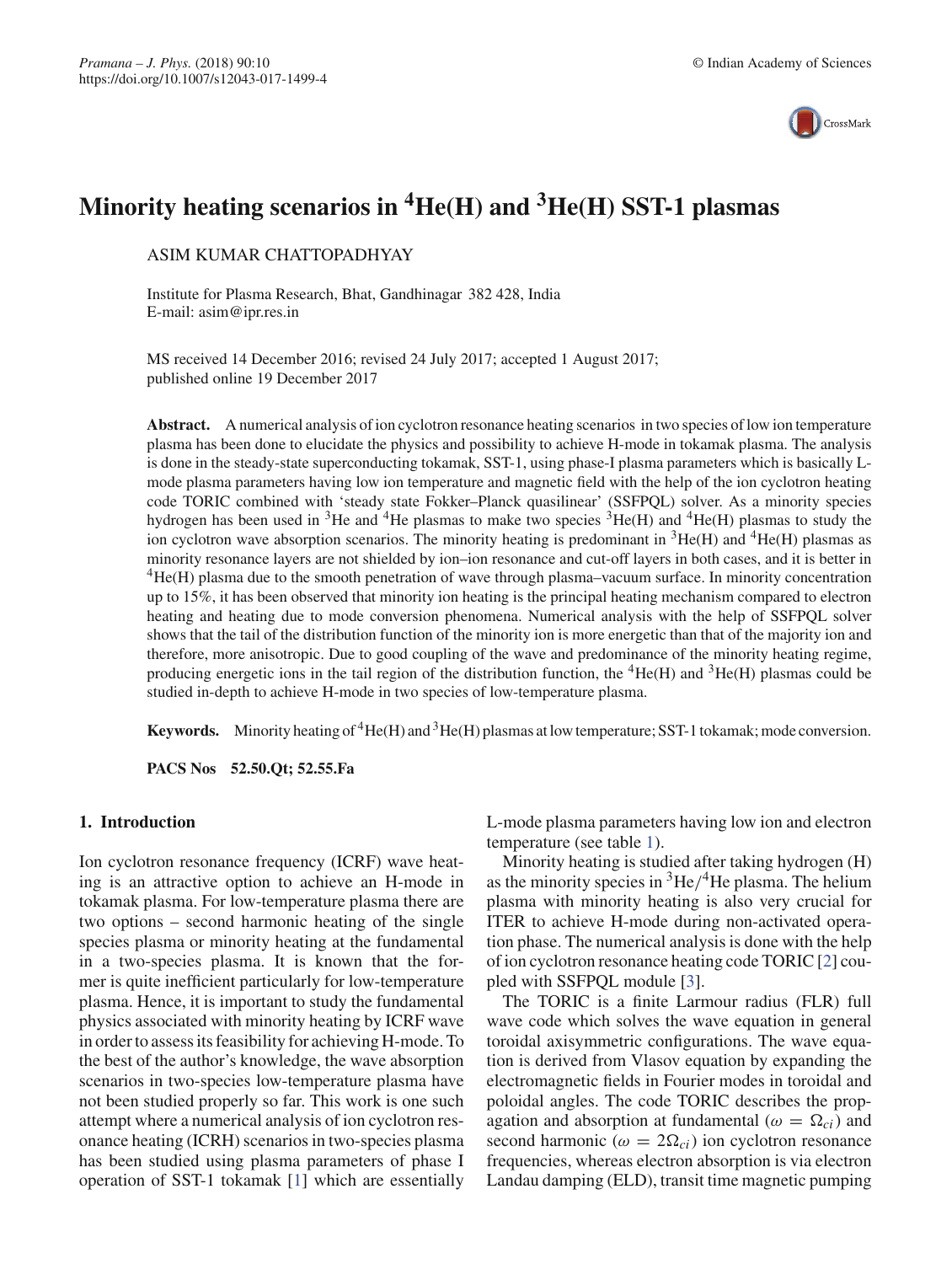| Major radius                                  | $110 \text{ cm}$                      |
|-----------------------------------------------|---------------------------------------|
| Minor radius                                  | $20 \text{ cm}$                       |
| Magnetic field                                | 1.5 Tesla                             |
| Toroidal current                              | $100\text{ kA}$                       |
| Central electron density                      | $2.0 \times 10^{13}$ cm <sup>-3</sup> |
| Central electron temperature                  | $0.500 \text{ keV}$                   |
| Central ion temperature                       | $0.200 \text{ keV}$                   |
| Electron density at separatrix                | $2.0 \times 10^{12}$ cm <sup>-3</sup> |
| Electron and ion temperature at<br>separatrix | $0.02 \text{ keV}$                    |
| Applied wave frequency                        | 22.8 MHz                              |

**Table 1.** Plasma and other parameters chosen for simulation of ion cyclotron resonance heating scenarios of SST-1 in phase-I operation.

(TTMP), and the cross-term absorption. TORIC can also model ion Bernstein wave (IBW) and ion cyclotron wave (ICW) at the ion–ion resonance layer [2]. A detailed description is given in ref. [2].

Representative toroidal wave number 16

SSFPQL solves the steady-state surface-averaged quasilinear Fokker–Planck equation for ions heated at the fundamental and second harmonic cyclotron frequencies and evaluate the distribution function, using the quasilinear diffusion coefficients for each magnetic surface evaluated by TORIC. The output of the full-wave TORIC code, viz. magnetic surface-averaged power deposition profile, is exported to SSFPQL. Once the quasilinear distribution function of the ions has been evaluated by SSFPQL, the module QLMINH makes TORIC to estimate the influence of the suprathermal population on wave propagation and absorption [3]. So, TORIC and SSFPQL are interlinked. SSFPQL provides information also on the radial profiles of parallel and perpendicular energies, number of fast ions of high-energy (suprathermal) tail generated by ion cyclotron resonance heating, information on the collisional exchanges between these tails and background ions and electrons etc. besides the distribution functions.

The rest of the paper is arranged as follows: Section 2 describes a brief theory of ICRF waves in two-species plasma, minority heating model, and mathematical description used in TORIC-SSFPQL module. Section 3 is dedicated for results and discussion, whereas §4 summarises the results.

## **2. Theory and numerical model**

## 2.1 *A brief theory of ICRF wave in two-species plasma*

In plasma with several ion species having different charge to mass ratios, there is an additional resonance and associated cut-off between each pair of ion cyclotron frequencies. The additional resonance layer is called ion–ion hybrid, or *Buchsbaum*, resonance and the cutoff layer is called the ion–ion cut-off layer. These layers play important roles in minority heating which will be discussed in the next subsection.

Simple cold plasma dispersion relation (eq. (1)) for fast wave can be used to get the positions of ion–ion resonance and cut-off with sufficient accuracy [4].

$$
n_{\perp}^{2} = \frac{(L - n_{||}^{2})(R - n_{||}^{2})}{(S - n_{||}^{2})}.
$$
\n(1)

Here  $n_{\perp}$  and  $n_{\parallel}$  are respectively the plasma refractive indices perpendicular and parallel to the static magnetic field, whereas *L, R, S* are the dielectric tensor elements in Stix notation [5]. For waves in ICRF range, it can be shown [4] that

$$
R \simeq \sum_{i} \frac{\omega_{pi}^{2}}{\Omega_{ci}(\Omega_{ci} + \omega)},
$$
  
\n
$$
L \simeq \sum_{i} \frac{\omega_{pi}^{2}}{\Omega_{ci}(\Omega_{ci} - \omega)},
$$
  
\n
$$
S \simeq \sum_{i} \frac{\omega_{pi}^{2}}{(\Omega_{ci}^{2} - \omega^{2})}.
$$
\n(2)

Sum is over all the ion species, *i*.  $\omega_{pi}$  is the ion plasma frequency,  $\Omega_{ci}$  is the ion cyclotron resonance frequency at the point concerned, and  $\omega$  is the applied frequency. Cut-off occurs when  $L = n_{\parallel}^2$  or  $R = n_{\parallel}^2$ ; resonance occurs when  $S = n_{\parallel}^2$ . For two-ion species in a quasineutral plasma the ion–ion resonance and cut-off conditions are

$$
S = n_{||}^{2}, \text{ for ion-ion resonance}
$$
  
\n
$$
L = n_{||}^{2}, \text{ for ion-ion cut-off.}
$$
 (3)

Furthermore, *L* and *S* are of the order  $\sum_i (\omega_{pi}^2 / \Omega_{ci}^2)$  =  $O(m_i/m_e)$ , times a factor depending on  $\omega/\Omega_{ci}$  which is itself numerically large [4]. Therefore, taking realistic values of  $n_{\parallel}^2$  we can write eq. (3) without appreciable error

$$
S = 0, \quad \text{for ion-ion resonance} \tag{4}
$$
  
 
$$
L = 0. \quad \text{for ion-ion cut-off.} \tag{4}
$$

To solve eq. (4), we introduce the number concentration of species *i*

$$
v_i = n_i/n_e, \quad \sum_i Z_i v_i = 1
$$

and take the relation [4]  $\omega_{pi}^2 / \Omega_{ci}^2 \propto v_i A_i$ ,  $\omega / \Omega_{ci} \propto$  $A_i/Z_i$  to eliminate plasma frequency. Here  $Z_i v_i$  is the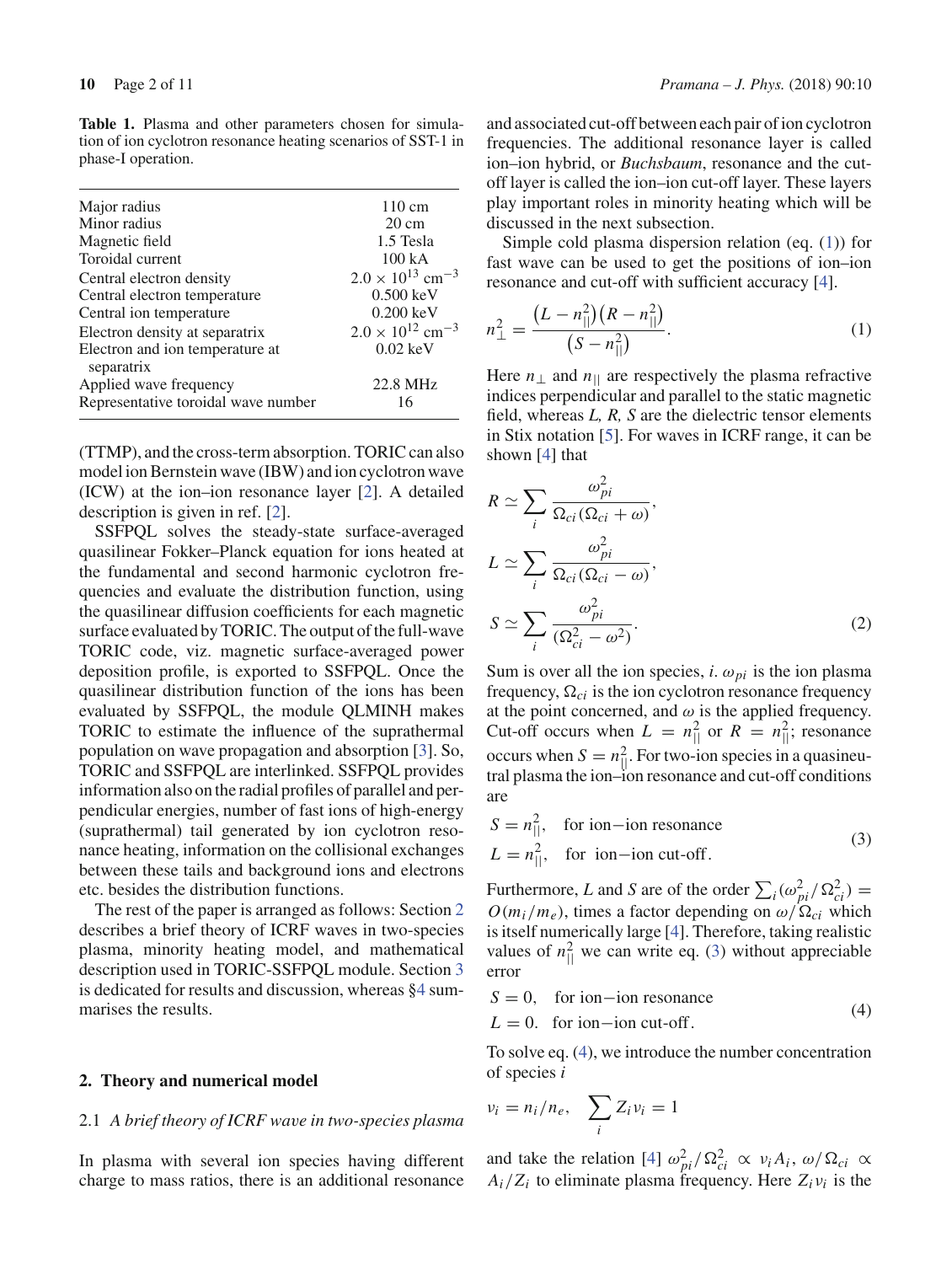

Figure 1. A sketch showing the position of ion–ion cut-off, ion–ion resonance, and ion cyclotron resonance layer (fundamental) of the minority species for (**a**) H(D) plasma and (**b**)  ${}^{3}$ He(H)/ ${}^{4}$ He(H) plasma. Positions of different layers are enlarged to show them clearly (for details, see text).

fraction of electrons contributed by species, *i*. In the above equations,  $n_i$  and  $n_e$  are the density of ion species, *i*, and that of electrons respectively, whereas *Z* and *A* indicate the atomic and mass numbers of the ion species.

Denoting the minority species with the index *m* and majority with  $M$  the solution of eq.  $(4)$  can be written in terms of the concentration and the ratio  $\omega/\Omega_c$  of minority species as [4]



**Figure 2.** The position of ion–ion resonance, cut-off and minority resonance layers with minority concentration in (**a**)  $3$ He(H) plasma and (b)  $4$ He(H) plasma for minority heating. In both cases, minority resonance layers are not shielded by ion–ion cut-off and resonance layers. In the figures, zero is the poloidal centre of the tokamak. The abbreviation 'HFS' and 'LFS' indicate the high field side and low field side of the tokamak. The rf wave is launched from the low field side.

$$
\frac{\omega^2}{\Omega_{\rm cm}^2}\bigg|_{\rm res} = \frac{1 + \nu_m Z_m \bigg(\frac{Z_M/A_M}{Z_m/A_m} - 1\bigg)}{1 + \nu_m Z_m \bigg(\frac{Z_m/A_m}{Z_M/A_M} - 1\bigg)}
$$
(5)

and

$$
\left. \frac{\omega}{\Omega_{\rm cm}} \right|_{\rm cof} = 1 + \nu_m Z_m \bigg( \frac{Z_M / A_M}{Z_m / A_m} - 1 \bigg). \tag{6}
$$

The subscripts 'res' and 'cof' indicate resonance and cut-off respectively. Finally, eqs (5) and (6) written in terms of  $\omega/\Omega_{\rm cm}$  can be written into equations specifying the positions of ion–ion resonance and cut-off in a tokamak using the relation

$$
\Omega_{\text{cm}}(X) = \Omega_{\text{cm}}(R_0) \frac{R_0}{(R_0 + X)},\tag{7}
$$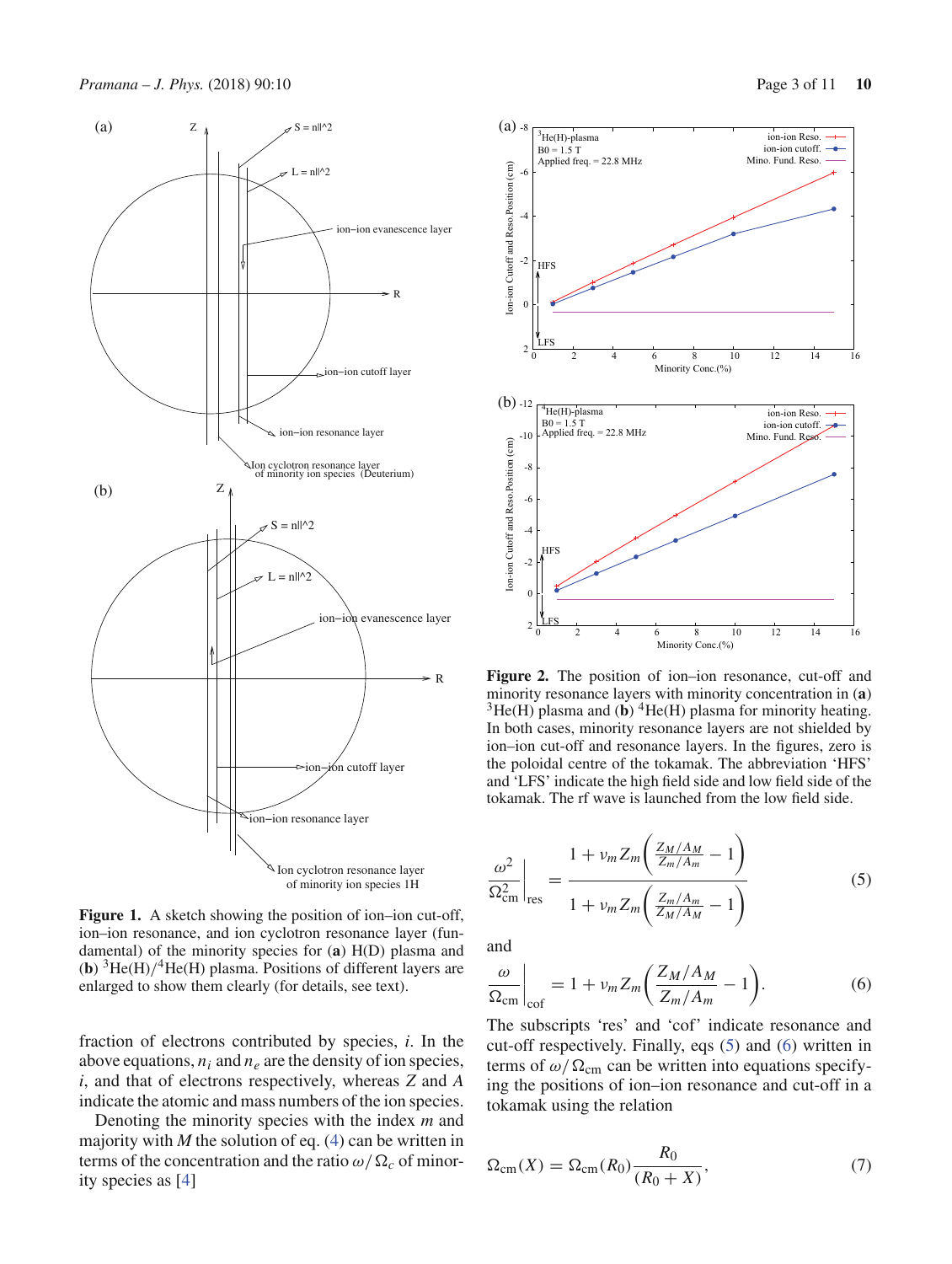Table 2. Fundamental and second harmonic resonance layers of the ion species in <sup>3</sup>He(H) and <sup>4</sup>He(H) plasmas. Table also shows the position of ion–ion cut-off and resonance layers inside the plasma. Applied frequency for minority heating of both <sup>3</sup>He(H) and <sup>4</sup>He(H) plasmas is 22.8 MHz at  $B_0 = 1.5$  Tesla. Negative sign before the data indicates that the position of the corresponding layer is left of the poloidal centre and at high field side.

| Plasma          | Minority<br>concentration $(\% )$ | Fundamental<br>resolution (cm) | 2nd harmonic<br>resolution (cm) | Ion-ion resonance<br>(cm) | Ion-ion-cut off<br>(cm) |
|-----------------|-----------------------------------|--------------------------------|---------------------------------|---------------------------|-------------------------|
|                 |                                   | ${}^{3}$ He H                  | $3He$ H                         |                           |                         |
| ${}^{3}$ He(H)  | 0.5                               | $OP* 0.332$                    | OP OP                           |                           |                         |
|                 | 1                                 | 0.332<br>OP.                   | OP OP                           | $-0.129$                  | $-0.039$                |
|                 | 3                                 | 0.332<br>OP.                   | OP OP                           | $-1.020$                  | $-0.763$                |
|                 | 5                                 | 0.332<br>OP.                   | OP OP                           | $-1.880$                  | $-1.472$                |
|                 | 7                                 | 0.332<br>OP.                   | OP OP                           | $-2.719$                  | $-2.171$                |
|                 | 10                                | 0.332<br>OP.                   | OP OP                           | $-3.955$                  | $-3.210$                |
|                 | 15                                | OP 0.332                       | OP OP                           | $-5.981$                  | $-4.339$                |
|                 |                                   | $4$ He H                       | $4He$ H                         |                           |                         |
| $4\text{He(H)}$ | 0.5                               | OP 0.332                       | $0.332$ OP                      | $-0.084$                  | 0.053                   |
|                 | 1                                 | 0.332<br>OP.                   | 0.332 OP                        | $-0.489$                  | $-0.222$                |
|                 | 3                                 | 0.332<br>OP.                   | 0.332 OP                        | $-2.044$                  | $-1.296$                |
|                 | 5                                 | <b>OP</b><br>0.332             | 0.332 OP                        | $-3.530$                  | $-2.345$                |
|                 | $\overline{7}$                    | OP.<br>0.332                   | 0.332 OP                        | $-4.980$                  | $-3.383$                |
|                 | 10                                | 0.332<br>OP.                   | 0.332 OP                        | $-7.124$                  | $-4.940$                |
|                 | 15                                | 0.332<br>OP.                   | 0.332 OP                        | $-10.659$                 | $-7.578$                |

\*OP  $\Rightarrow$  Outside the plasma.

where *X* is the horizontal distance from the magnetic axis and  $R_0$  is the radius of the torus. Equations (5), (6) and (7) can be used explicitly to find out the positions of ion–ion resonance and ion–ion cut-off with minority concentration.

## 2.2 *Minority heating model*

The wave electric field of FW is elliptically polarised and therefore, we can divide the electric field component perpendicular to the background magnetic field in two components: one component  $(E_{+})$  rotates in the same direction as the ions and the other component (*E*−) in counter rotation. To the lowest order, it is the  $E_{+}$  component that gives rise to absorption.

The fundamental ICRF wave heating of the single species plasma is usually weakly efficient due to unfavourable fast wave (FW) polarisation at  $\omega = \Omega_{ci}$ [4,6]. The low efficiency is due to the screening of  $E_+$ component of the electric field of radio frequency (RF) wave which is responsible for ion heating. To avoid this screening, one usually uses plasma containing two-ion species with different charge to mass ratio [7].

Depending on minority/majority density ratio, two heating regimes may be identified. The first regime is the minority heating (MH) where small minority concentration is used. This regime is characterised by the generation of suprathermal minority ions, which indirectly leads to bulk ion and electron heating. The second regime which is obtained by increasing minority concentration is called mode-conversion (MC) regime. In this regime, the FW is partially converted to short wavelength mode at the ion–ion hybrid resonance layer. The converted wave is commonly absorbed by electrons in the narrow region. In contrast to the indirect bulk plasma heating observed in MH scenario, the MC regime is characterised by a direct localised electron heating that occurs on a short time scale of the electron–electron collision.

Figure 1 shows a sketch of the positions of ion– ion resonance, ion–ion cut-off, mode conversion, and evanescence layers for  $H(D)$  and  ${}^{3}He(H)/{}^{4}He(H)$  plasmas. In H(D) plasma (figure 1a) ion cyclotron resonance layer of the minority species (D) is shielded by the mode-conversion layer near ion–ion resonance layer in low field side, whereas in  ${}^{3}$ He(H)/ ${}^{4}$ He(H) plasma ion cyclotron resonance layer of the minority species is not shielded by mode-conversion layer (figure 1b). From figure1a it is observed that both ion–ion resonance layer (IIRL) for  $S = n_{\parallel}^2$  and cut-off layer (IICL) for  $L = n_{\text{max}}^2$  are within the plasma and on the low field side. Ion–ion evanescence layer (IIEL) is bounded by IIRL and IICL. It is to be noted that transition to MC region starts when  $S = n_1^2$  resonance emerges from the Doppler-broadened cyclotron resonance layer, which happen when minority concentration is larger than the critical value [4]. The position of MC layer of the H(D) plasma is in low field side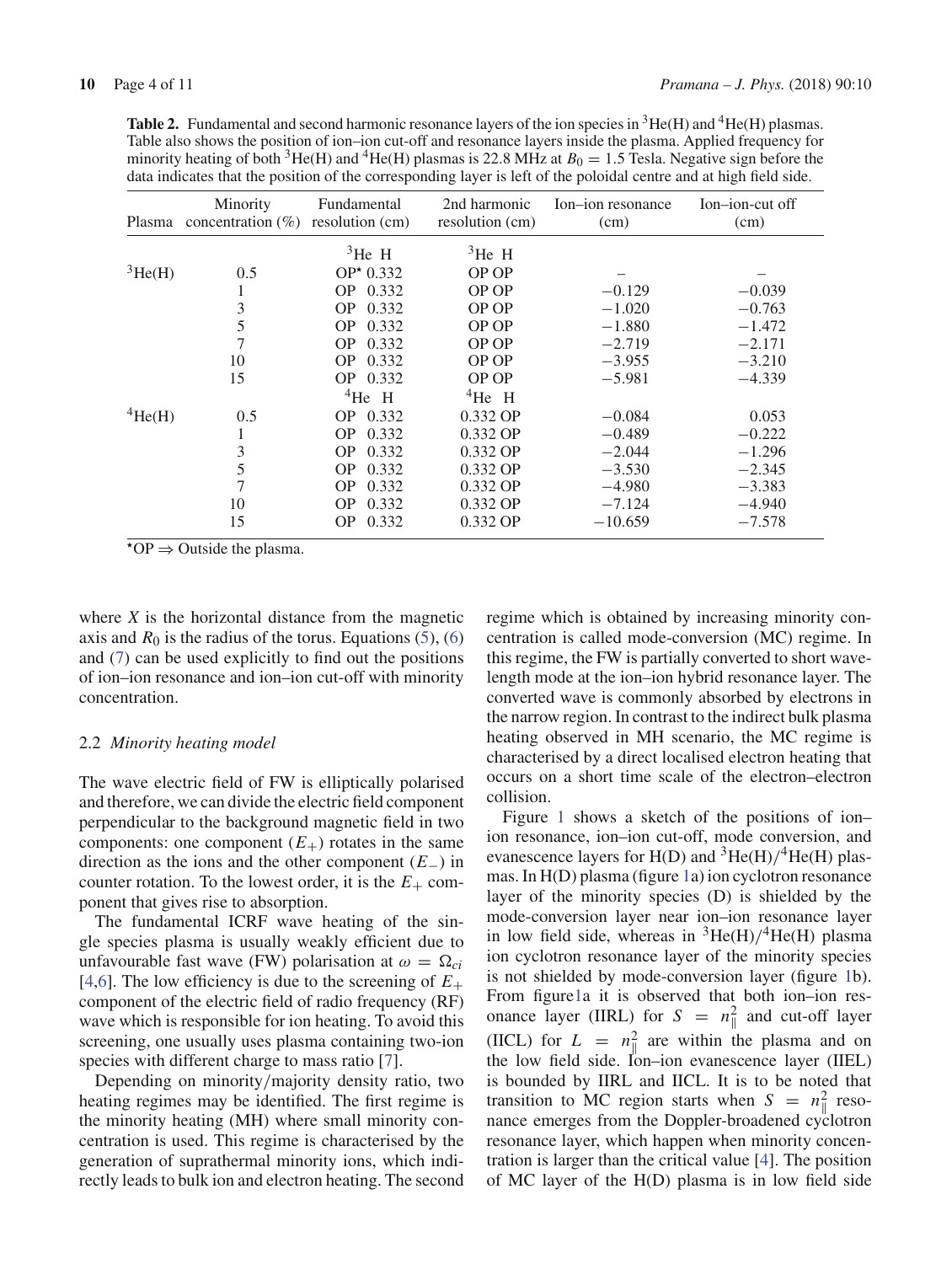

**Figure 3.** (a) and (b) are the Poynting flux profiles of <sup>3</sup>He(H) plasma due to minority heating at 1% and 5% minority concentration on the equatorial plane. Coupling of wave at plasma–vacuum interface is not so good. (**c**) and (**d**) are those of 4He(H) plasma at the same minority concentration. Coupling of waves at plasma–vacuum interface is good. The antenna position (3 cm from the scrape-off edge of the plasma) is at the low field side and at 1.15 in terms of the normalised radial position on the equatorial plane, *X*equat[*r*/*a*]. Normalisation is done with the minor radius of the tokamak. Unit of the Poynting flux indicates the value of the physical quantity for 1 MW coupled power.

compared to that of ion cyclotron resonance layer of the minority species (D). As a result, fundamental cyclotron resonance layer of the minority species is shielded by mode-conversion layer. So,  ${}^{3}He(H)$  and  ${}^{4}He(H)$  are good two-species plasmas for studying minority heating scenarios.

# 2.3 *Mathematical background of TORIC code and SSFPQL module*

TORIC solves the following inhomogeneous Maxwell's equations in the presence of plasma:

$$
\vec{\nabla} \times (\vec{\nabla} \times \vec{E}) = \frac{\omega^2}{c^2} \left( \vec{E} + \frac{4\pi i}{\omega} \vec{J}^P \right),\tag{8}
$$

where  $\vec{J}^P$  is the high-frequency (hf) plasma current,  $\vec{E}$ is the wave electric field, and  $\omega$  is the applied angular frequency. Using linearised Vlasov equation and constitutive relation in FLR approximation, hf plasma current  $\vec{J}^P$  can be expressed as a function of  $\vec{E}$  [2,8] and takes the form:

$$
\vec{J}^P = \vec{J}^0 + \sum_s \vec{J}_s^{(2)}.
$$
\n(9)

Summation is over all species, *s*, and superscripts on the terms on right-hand side of eq. (9) indicate the order of expansion.  $\vec{J}^0$  denotes the zero-order Larmour radius current and the second term on the right-hand side of eq. (9) is ions and electrons FLR currents. FLR expansion makes sense only when it can be stopped at second order which describes pressure-driven waves. It is extremely tedious to calculate FLR expansion beyond second order, and in most cases they do not describe any physical meanings [2]. All 'diamagnetic' contributions to the hf plasma current  $\vec{J}^P$  (i.e. terms proportional to  $\nabla n$ ,  $\nabla T_i$ ,  $\nabla T_e$  where *n*,  $T_i$ ,  $T_e$  are the plasma density, ion, and electron temperatures respectively) have been neglected. Omitting these terms eliminates the drift branch of dispersion relation, but has a negligible influence on waves in the IC frequency range [2].

The numerical solution of the above wave equation is based on the spectral representation of the wave field  $\vec{E}$  in poloidal angle  $\theta$  and toroidal angle  $\phi$ , and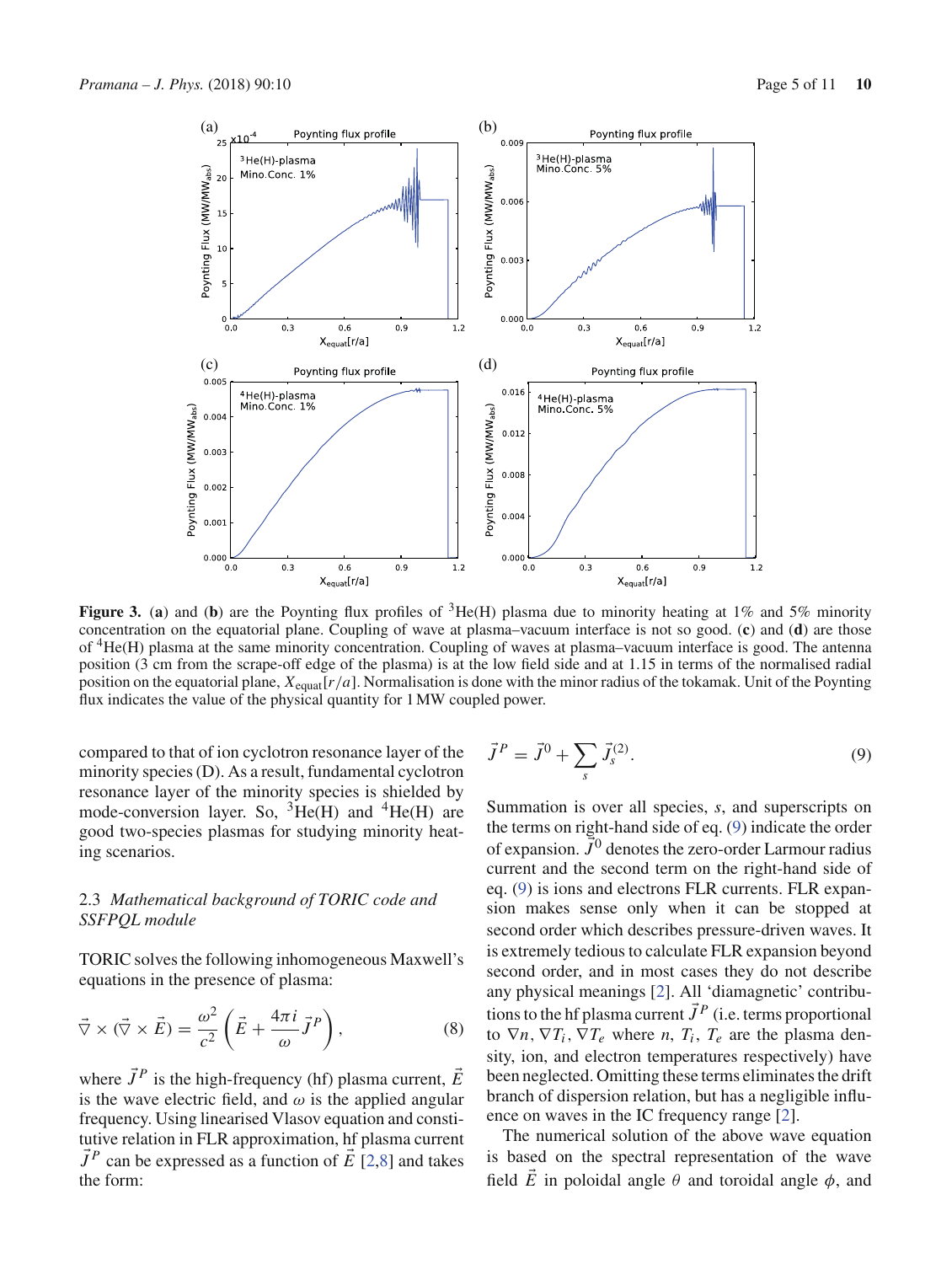

**Figure 4.** (a) and (b) are the electron power absorption profiles for different processes at minority concentration 1% and 5% respectively for <sup>3</sup>He(H) plasma, whereas (c) and (d) are the same results at the above minority concentration for <sup>4</sup>He(H) plasma due to minority heating on the equatorial plane. The power absorption by electron from IBW in  ${}^{4}He(H)$  plasma is so small compared to that from FW that it lies on the horizontal axis (for details, see table 3).  $X_{\text{equal}}(r/a)$  is the radial position normalised to plasma minor radius on the equatorial plane. Unit of power density indicates the absorption of power per unit volume for 1 MW coupled power.

a radial decomposition using cubic Hermite finite elements method as follows [2]:

$$
\vec{E} = \sum_{m_{\theta}, n_{\phi}} \vec{E}^{m_{\theta}, n_{\phi}}(r) e^{i(m_{\theta}\theta + n_{\phi}\phi)}, \qquad (10)
$$

where  $m_{\theta}$  and  $n_{\phi}$  are poloidal and toroidal mode numbers respectively. A weak formulation of the wave equation is used which is done with the help of standard Galarkin's method. Suitable regulatory conditions on the magnetic axis as well as boundary conditions at the plasma edge, Faraday shield, antenna, and wall are used to solve wave equation with the finite element method. A detailed description of these boundary conditions could be found in [2].

The module SSFPQL is based on the quasilinear kinetic equation:

$$
\frac{\mathrm{d}F_i}{\mathrm{d}t} = \left(\frac{\partial F_i}{\partial t}\right)_{\mathrm{QL}} + \left(\frac{\partial F_i}{\partial t}\right)_{\mathrm{coll}} + \left(\frac{\partial F_i}{\partial t}\right)_{\mathrm{loss}}.\tag{11}
$$

The term  $dF_i/dt$  on the left-hand side of eq. (11) is the evolution of distribution function with time, whereas the first term  $(\partial F_i / \partial t)_{\text{QL}}$  on the right-hand side is the

quasilinear operator, the second term  $(\partial F_i / \partial t)_{\text{coll}}$  is the Fokker–Planck collisional operator, and the third term  $(\partial F_i / \partial t)_{loss}$  is the loss term. It is to be noted that the quasilinear diffusion coefficient involved with  $(\partial F_i/\partial t)_{\text{OL}}$  has a strong pitch angle,  $\mu$ , dependence.

The SSFPQL solves the following steady-state  $((dF_i/dt) = 0)$  quasilinear kinetic equation for IC heated ions [9], neglecting the loss term.

$$
0 = \left(\frac{\partial F_i}{\partial t}\right)_{\text{QL}} + \left(\frac{\partial F_i}{\partial t}\right)_{\text{coll}} + S_i(v). \tag{12}
$$

The isotropic source term,  $S_i(v)$ , is added to maintain different background species at different temperatures in the absence of hf wave heating. It is to be noted that SSFPQL is based on a rather simplified model. It takes surface-averaged, uniform-plasma Kennel–Engelmann quasilinear operator [9] neglecting the effect of toroidocity on IC heating, viz. toroidal trapping, finite banana width, and loss. It also takes that the collisional operator is linearised, assuming that the fast ion distribution function reaches steady state by losing energy on the background ions and electrons. For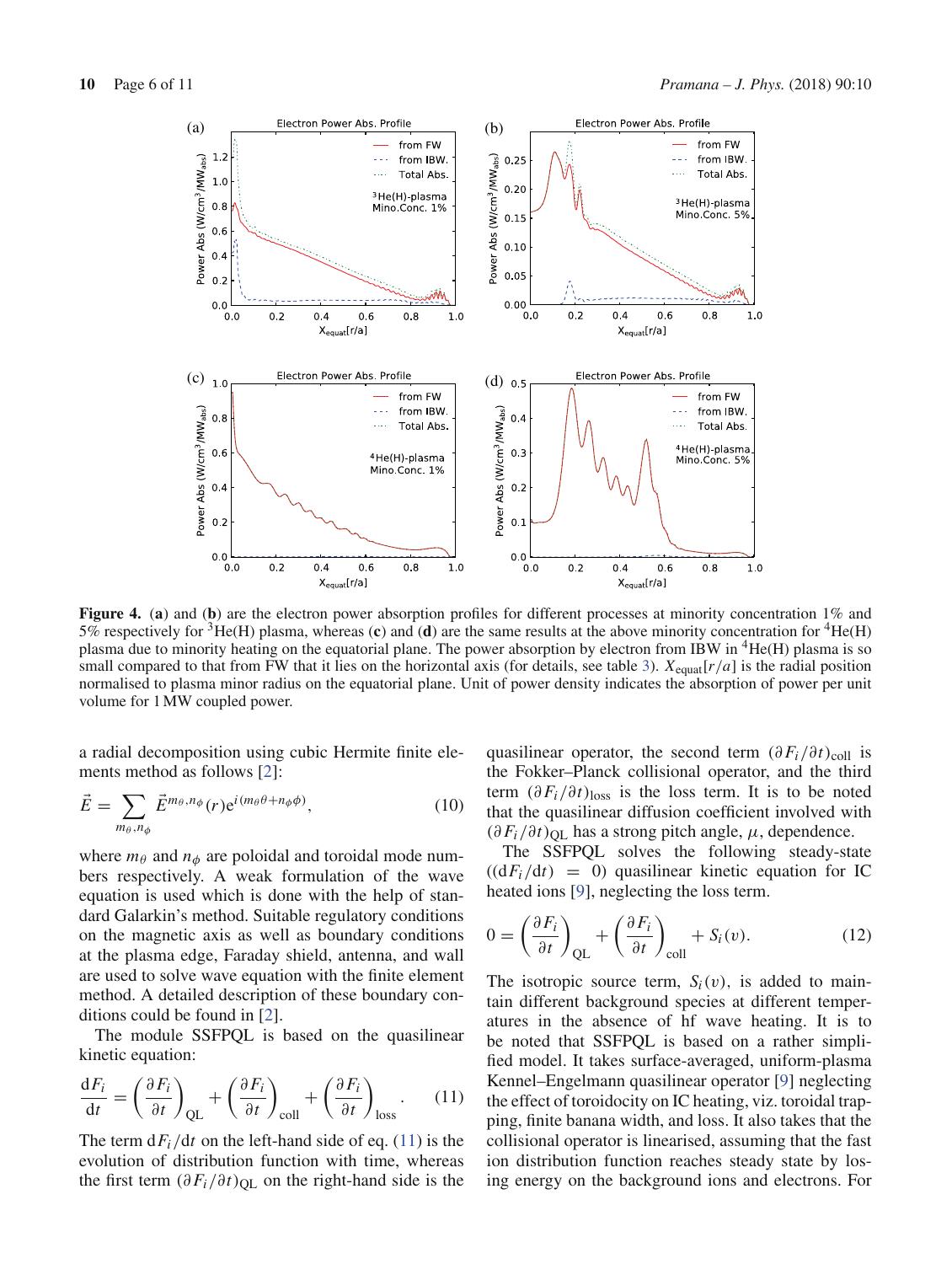

**Figure 5.** (a) and (b) are the ion power absorption profiles at minority concentration  $1\%$  and  $5\%$  respectively for  ${}^{3}$ He(H) plasma, whereas  $(c)$  and  $(d)$  are the same results at the above minority concentration for  ${}^{4}He(H)$  plasma due to minority heating on the equatorial plane. The radial position  $(X_{\text{equal}}[r/a])$  is normalised to the minor radius. Unit of power density indicates the absorption of power per unit volume for 1 MW coupled power.

these assumptions, SSFPQL is not the full substitute of the sophisticated Fokker–Planck solver or Monte Carlo simulations, particularly for the most energetic ions.

## **3. Results and discussion**

The plasma parameters chosen for the phase-I operation of SST-1 for these numerical works are tabulated in table 1. The applied wave frequency in both  ${}^{3}$ He(H) and  ${}^{4}$ He(H) plasmas is chosen as 22.8 MHz which is the fundamental cyclotron frequency of the minority ion H in 1.5 Tesla magnetic field ('minority heating'). The  ${}^{4}$ He(H) plasma is like D(H) plasma and in both cases fundamental resonance frequency of the minority ion is equal to the second harmonic resonance frequency of the majority.

Figure 2 shows the ion–ion cut-off, resonance, and minority ion cyclotron resonance layers in  ${}^{3}$ He(H) and  ${}^{4}$ He(H) plasmas with minority concentration. Unlike H(D) plasma, minority ion cyclotron resonance layer is not shielded by ion–ion cut-off layer in  ${}^{3}He(H)$  and  $^{4}$ He(H) plasmas. Ion–ion cut-off and resonance layers shift gradually towards high field side with the increase of minority concentration, e.g. at minority concentration 1% the ion–ion resonance and ion–ion cut-off layers in  $3\text{He(H)}$  plasma are at 0.129 cm and 0.039 cm respectively from the poloidal centre towards high field side, whereas those positions at 15% minority concentration are at 5.981 cm and 4.339 cm respectively from the poloidal centre towards high field side; but this shift is more in  ${}^{4}$ He(H) plasma which are 0.489 cm and 0.222 cm respectively from poloidal centre towards high field side at minority concentration 1% and 10.659 cm and 7.578 cm respectively from the poloidal centre towards high field side at concentration 15% respectively. Table 2 enumerates the positions of different plasma layers for minority heating of  ${}^{3}He(H)$  and  ${}^{4}$ He(H) plasmas for ready reference. The negative data in the table indicates that the position of the layer is towards the left of the poloidal centre and to the high field side. Both second harmonic resonance layers of <sup>3</sup>He and H ion species as well as fundamental resonance layer of  $3$ He ion species in  $3$ He(H) plasma lie outside the plasma (denoted by 'OP' in table), whereas fundamental resonance layer of <sup>4</sup>He and second harmonic resonance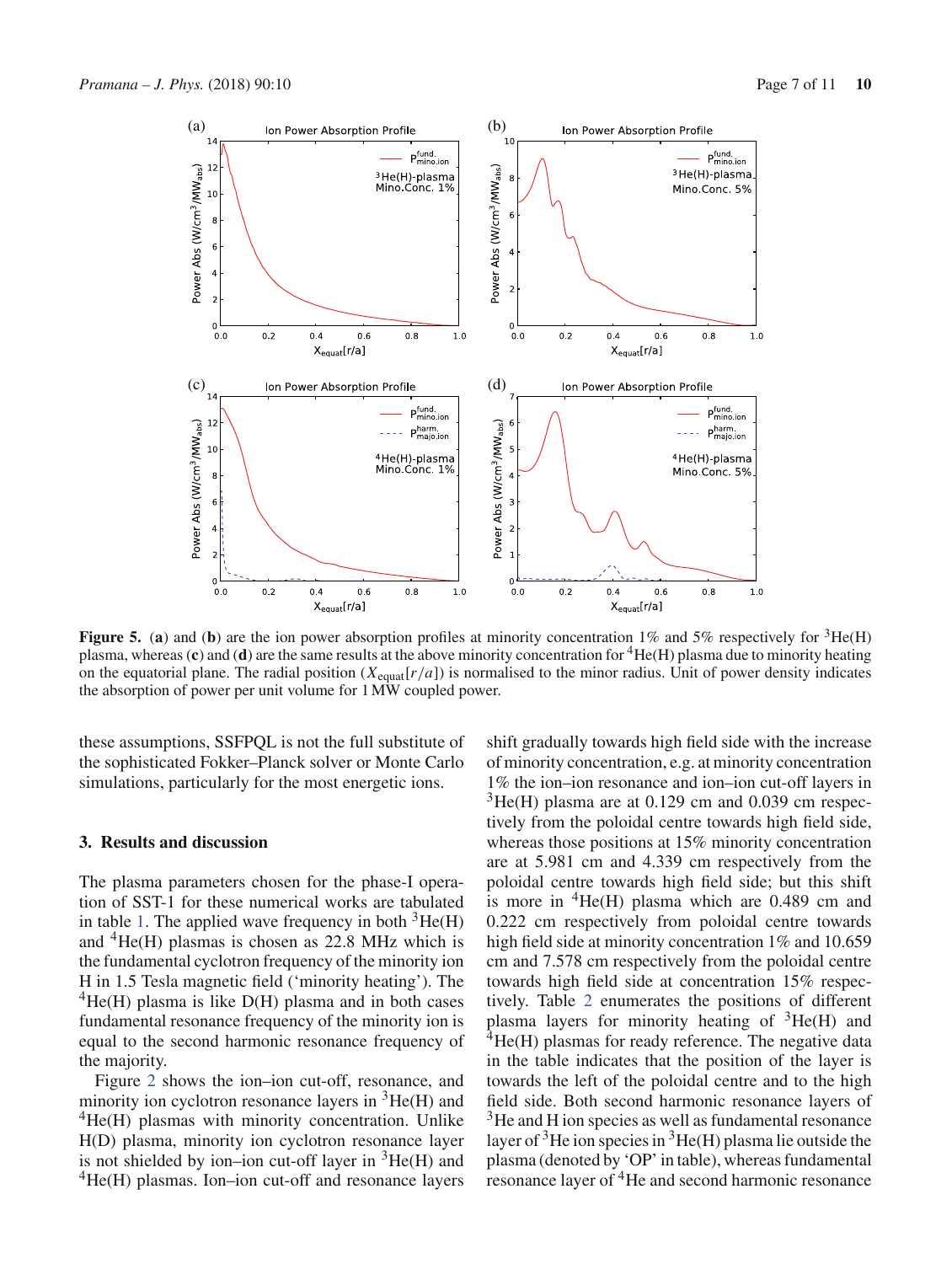layer of H ion species in  ${}^{4}$ He(H) plasma lie outside the plasma for chosen plasma parameters, magnetic field, and wave frequency.

The coupling of rf wave at the plasma–vacuum interface and penetration of wave inside the plasma are judged with the help of Poynting flux profile in



**Figure 6.** The figure shows different power absorption channels for minority heating in  ${}^{3}$ He(H) and  ${}^{4}$ He(H) plasmas with minority concentration. The top panel of the figure is the fundamental power absorption of minority species, 'H' in  ${}^{3}$ He(H) and  ${}^{4}$ He(H) plasmas. Second panel from the top is the electron total power absorption with minority concentration. Third panel from the top of the figure is the second harmonic power absorption by majority species in  ${}^{3}He(H)$  and  ${}^{4}He(H)$  plasmas, whereas bottom panel of the figure shows the electron power absorption from IBW with concentration of minority species. For details, see text.

equatorial plane (figure 3) indicating the power transported by the fields across the surface [10].  $X_{\text{equal}}[r/a]$ in figures is the normalised minor radius on equatorial plane and the unit of flux implies Poynting flux per MW coupling of total power. It is observed that coupling is better in  ${}^{4}$ He(H) plasma (figures 3c and 3d) than that in  ${}^{3}$ He(H) plasma (figures 3a and 3b) due to minority heating with 1% and 5%. Smooth entry of the rf wave through plasma–vacuum surface depends on the plasma surface impedance,  $Z_p$  (ratio of  $E_y$  and  $B_z$  of the rf wave at plasma surface calculating from plasma side) which in turn depends mainly on plasma parameters at the edge region. Mismatching of impedances at plasma– vacuum surface calculating from both vacuum side  $(Z_v)$ and plasma side  $(Z_n)$  hinders smooth wave penetration. Smooth penetration of the wave under the chosen plasma parameters in  ${}^{4}$ He(H) plasma shows good coupling and makes it a better two-species plasma to study rf wave absorption scenarios in SST-1 plasma parameters range.

Figures 4 and 5 show electron and ion power absorption profiles vs. normalised radius respectively in  ${}^{3}$ He(H) and  ${}^{4}$ He(H) plasmas with minority concentration 1% and 5% through different channels on equatorial plane. Power absorption by electron from IBW due to Landau damping is very small both in  ${}^{3}He(H)$  and  $^{4}$ He(H) plasmas compared to the power absorption from FW as shown in figure 4. IBW absorption by electron in  ${}^{4}$ He(H) plasma is too small (4c, 4d) compared to that in  ${}^{3}$ He(H) plasma (4a, 4b). More shifting of ion–ion resonance layers towards in-board in high field side in  ${}^{4}$ He(H) plasma (table 2) compared to that in  ${}^{3}$ He(H) plasma might be a reason for less production of IBW

**Table 3.** Power absorption through different channels in  ${}^{3}He(H)$  and  ${}^{4}He(H)$  plasmas. Applied frequency for minority heating is 22.8 MHz at  $B_0 = 1.5$  Tesla.

| Plasma          | Minority<br>concentration $(\% )$ | absorption $(\%)$ | Fundamental ion 2nd harmonic ion<br>absorption $(\%)$ |          | Total electron<br>absorption $(\%)$ | <b>IBW</b><br>absorption $(\%)$ |
|-----------------|-----------------------------------|-------------------|-------------------------------------------------------|----------|-------------------------------------|---------------------------------|
|                 |                                   | 3He<br>H          | 3He                                                   | H        |                                     |                                 |
| ${}^{3}He(H)$   | 0.5                               | 69.52<br>$\Omega$ | $\Omega$                                              | $\Omega$ | 30.48                               | 4.89                            |
|                 | 1.0                               | 81.69<br>$\Omega$ | $\overline{0}$                                        | $\Omega$ | 18.31                               | 2.78                            |
|                 | 3.0                               | 92.16<br>$\Omega$ | $\overline{0}$                                        | $\Omega$ | 7.84                                | 6.80                            |
|                 | 5.0                               | 94.41<br>$\Omega$ | $\theta$                                              | 0        | 5.59                                | 4.89                            |
|                 | 7.0                               | 94.76<br>$\Omega$ | $\theta$                                              | 0        | 5.24                                | 0.80                            |
|                 | 10.0                              | 92.68<br>$\Omega$ | $\theta$                                              | $\theta$ | 7.32                                | 1.10                            |
|                 | 15.0                              | 86.49<br>$\Omega$ | $\Omega$                                              | $\Omega$ | 13.51                               | 0.57                            |
|                 |                                   | $^{4}$ He<br>H    | $^{4}$ He                                             | H        |                                     |                                 |
| $4\text{He(H)}$ | 0.5                               | $\Omega$<br>80.48 | 2.43                                                  | $\Omega$ | 17.09                               | 0.07                            |
|                 | 1.0                               | 88.12<br>$\Omega$ | 1.84                                                  | $\Omega$ | 10.04                               | 0.05                            |
|                 | 3.0                               | 90.13<br>$\Omega$ | 3.85                                                  | $\Omega$ | 6.03                                | 0.07                            |
|                 | 5.0                               | 87.04<br>$\Omega$ | 4.62                                                  | $\Omega$ | 8.35                                | 0.06                            |
|                 | 7.0                               | 84.12<br>$\Omega$ | 3.73                                                  | $\Omega$ | 12.14                               | 0.02                            |
|                 | 10.0                              | 80.22<br>$\Omega$ | 2.13                                                  | $\Omega$ | 17.66                               | 0                               |
|                 | 15.0                              | 73.14<br>$\Omega$ | 1.04                                                  | $\Omega$ | 25.82                               | $\overline{0}$                  |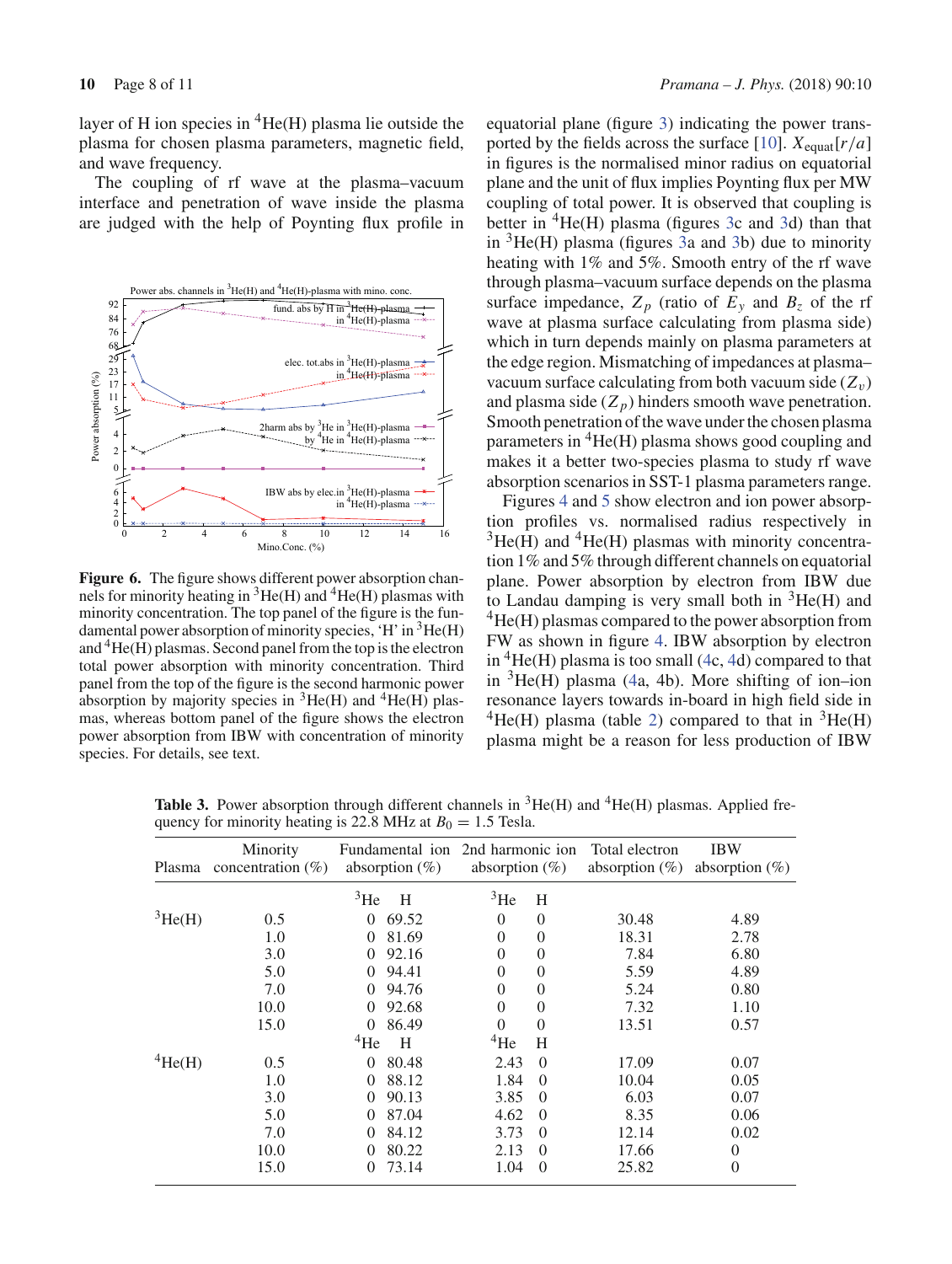

**Figure 7.** (a) Semi-log plots of quasilinear distribution function vs. energy at five values of the pitch angle  $(\mu)$ , at the position of peak absorption for the minority ion (hydrogen) heated at the fundamental. (**b**) shows the effective parallel and perpendicular tail temperature whereas (**c**) shows the effective average energy of the minority ion vs. normalised radius for a total coupled power of 0.1 MW. The long dashed curve is the unperturbed Maxwellian at the peak absorption position and a background temperature of 0.200 keV.

near ion–ion resonance layer in  ${}^{4}He(H)$  plasma and hence less absorption of IBW by electron. Figures 5a and 5b show that in  ${}^{3}He(H)$  plasma there is no second harmonic power absorption by  $3$ He ion as second harmonic resonance layer lies outside the plasma (table 2), whereas in  ${}^{4}$ He(H) plasma second harmonic resonance layer lies inside the plasma and the power absorption by  $4$ He ion around this layer is less (figures 5c, 5d). This is due to the reason that second harmonic resonance heating is a finite Larmour radius effect which depends on ion temperature. With the increase of minority concentration power absorption profiles of electron and ion become broader and non-monotonic in both cases (figures 4 and 5). Non-monotonic nature is more prominent in electron absorption profile than in ion absorption profile. This may be due to low temperature of plasma which is an important factor in power absorption. A complete physical explanation of such phenomena needs more theoretical and experimental works after considering other plasma parameters also.

Figure 6 shows different power absorption channels in  $3He(H)$  and  $4He(H)$  plasmas with concentration. Quantitative values of power absorption through different channels are enumerated in table 3. The wave absorption by the minority H ion is better in  ${}^{3}$ He(H) plasma than in  ${}^{4}$ He(H) plasma (top panel of figure 6), whereas power absorption by electron is reverse (second panel from top of figure 6). For minority concentration,  $\eta \leq 1\%$ , the fast wave has undergone weak cyclotron damping at minority resonance layer in both  ${}^{3}$ He(H) and  ${}^{4}$ He(H) plasmas; but more prominent in  ${}^{3}He(H)$  plasma. As the minority concentration is increased, the damping has increased until the absorption reaches a maximum value at a critical concentration,  $\eta_c$ . The  $\eta_c$  value for  $3\text{He(H)}$  plasma lies between 7% and 10% whereas that for  ${}^4He(H)$  plasma lies between 3% and 5%. For further increase of minority concentration beyond the critical value, the wave polarisation becomes less favourable for cyclotron damping in the vicinity of minority resonance layer [11]. In  ${}^{3}$ He(H) plasma there is no second harmonic power absorption by <sup>3</sup>He ion, whereas in <sup>4</sup>He(H) plasma second harmonic power absorption by 4He ion decreases initially with concentration between 0.5% and  $\eta = 1\%$  and again increases up to  $\eta = 5\%$  and beyond that it decreases (third panel from the top of figure 6). An initial decrease in IBW absorption in  ${}^{3}$ He(H) plasma is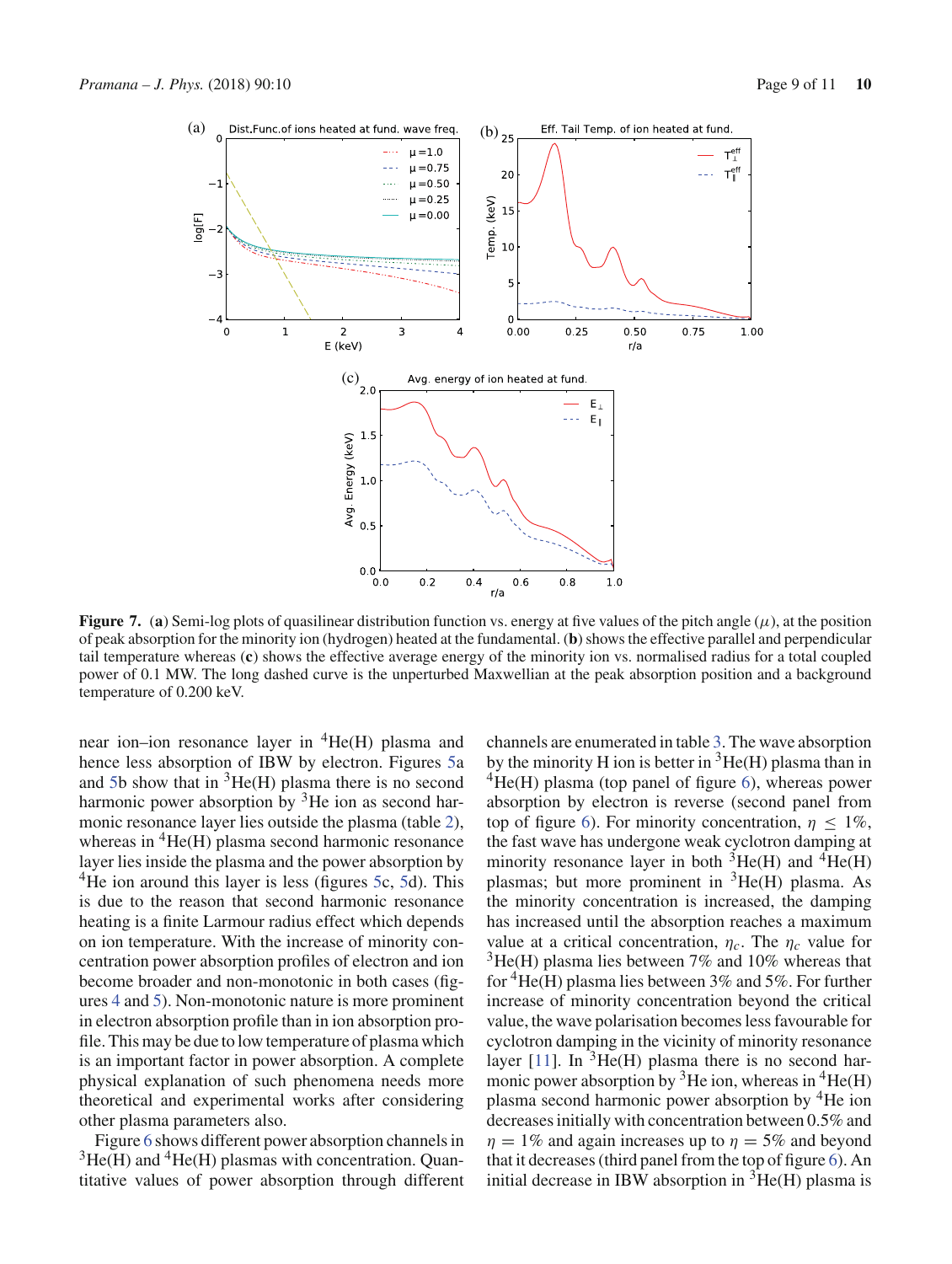

**Figure 8.** (a) Semi-log plots of quasilinear distribution function vs. energy at five values of the pitch angle  $(\mu)$ , at the position of peak absorption for the majority ion (4He) heated at second harmonic. (**b**) shows the effective parallel and perpendicular tail temperature whereas (**c**) shows the effective average energy of the majority ion vs. normalised radius for a total coupled power of 0.1 MW. The long dashed curve is the unperturbed Maxwellian at peak absorption position and a background temperature of 0.200 keV.

also observed in the same concentration range 0.5% and 1% (bottom panel of figure 6). The decrease in absorption with concentration between 0.5% and 1% may be related to complex change in elements of dielectric tensor or some other complex phenomena related to wave polarisation. A rigorous theoretical calculation can only shed light on it. The IBW absorption by electron in  ${}^{4}$ He(H) plasma is almost nil; but in the case of  ${}^{3}$ He(H) plasma, except a drop in IBW absorption with concentration between 0.5% and 1% as has been mentioned earlier, it increases up to 3% of minority concentration and then decreases to a minimum at 7% minority concentration as shown in the bottom panel of figure 6.

In both  ${}^{3}$ He(H) and  ${}^{4}$ He(H) plasmas, minority heating and hence power absorption by minority ion is dominant throughout the minority concentration range. Beyond critical minority concentration, direct wave power absorption by electron starts to increase, whereas power absorption by electron from IBW produced from mode-conversion region decreases and even becomes zero in the case of  ${}^{4}$ He(H) plasma (table 3) contradicting the general fact that with the increase of minority concentration, mode conversion and hence production

of IBW increases. This apparent contradiction could be due to the fact that with the increase in minority concentration, ion–ion resonance layer and hence mode-conversion layer, very near to ion–ion resonance layer, gradually shifts towards in-board side of high field region of the tokamak. Due to gradual increase in length of the region between ion resonance layer and mode-conversion layer with increase in minority concentration, very less transmitted wave power from the resonance layer reaches the mode-conversion layer after direct wave power absorption by electrons in this region.

Now it is appropriate to present a few results from SSFPQL solver to show the effect of minority heating on distribution functions, and effective parallel and perpendicular temperatures of the energetic particles in the tail region of the distribution functions. More results and discussion from SSFPQL solver will be reported separately. The total coupled power is assumed to be 0.1 MW. In this report, only the results of  ${}^{4}$ He(H) plasma will be shown because the results of minority heating of  ${}^{3}$ He(H) plasma are almost the same as that of  ${}^{4}$ He(H) plasma and there is no majority ion heating in  $3$ He(H) plasma as second harmonic resonance layer falls